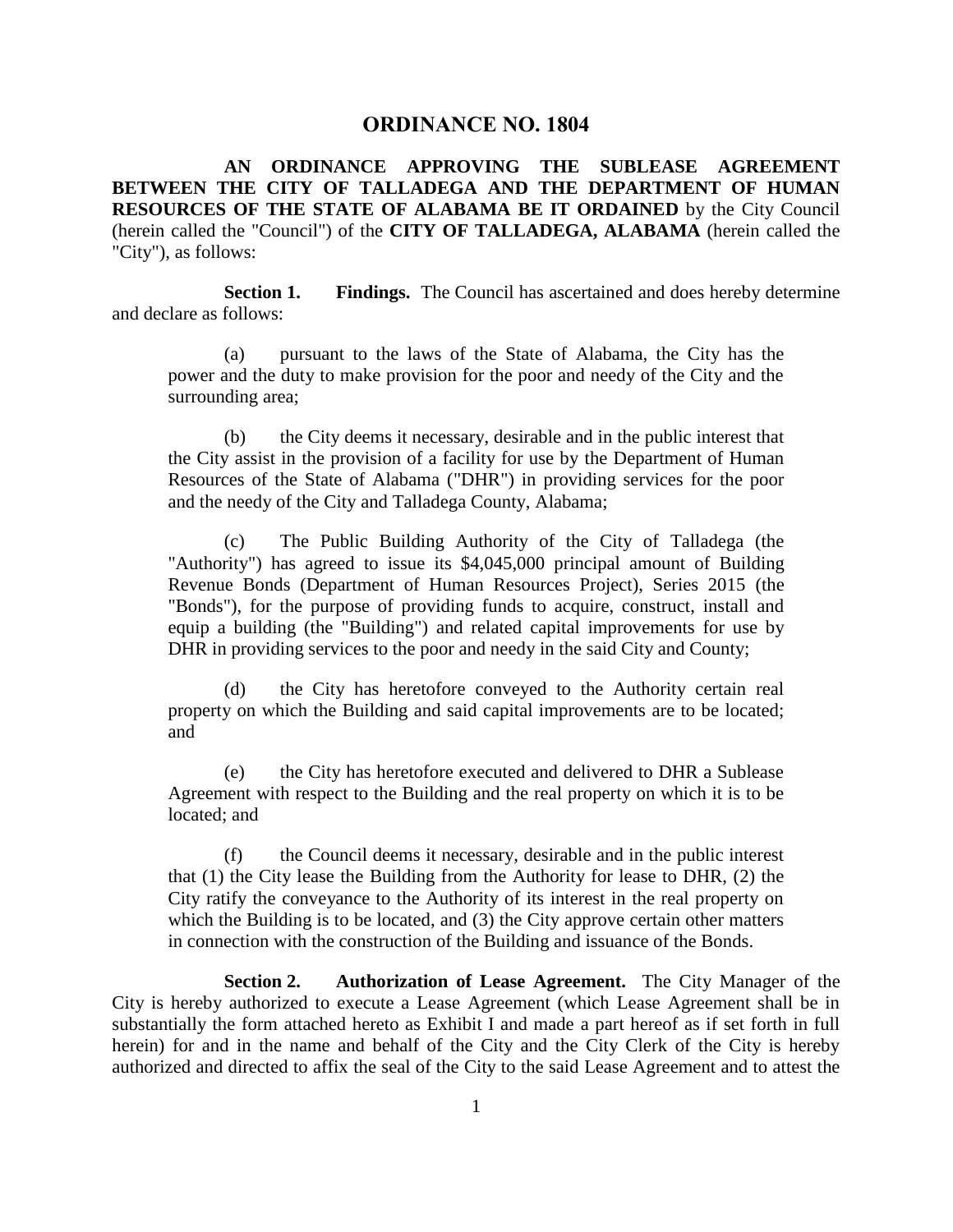same; provided however, that the Lease Agreement shall not be delivered on behalf of the City unless simultaneously with the delivery thereof there shall be executed and delivered on behalf of the respective parties a Trust Indenture to be dated as of October 1, 2015 (herein called the "Indenture") between the Authority and Regions Bank, providing for the issuance of the Bonds, which Indenture shall be in substantially the form presented to the meeting of the Council at which this ordinance is adopted (which form shall be attached to the minutes of said meeting as Exhibit II and is hereby adopted in all respects as if set out in full herein).

**Section 3. Approval of Bonds.** The Council hereby approves in all respects the terms and conditions (including, without limitation, the maturities, interest rates and provisions for redemption prior to maturity) of the Bonds which are contained in the Indenture. The Council hereby acknowledges its understanding of all provisions of the aforementioned Lease Agreement and the Indenture and the Council hereby approves the provisions of all such documents.

**Section 4. Approval of Construction Contract.** The Council hereby approves in all respects the execution and delivery by the Authority of a contract with First Team Construction Company, Inc., for construction of the Building (which Construction Contract shall be in substantially the form attached hereto as Exhibit III and is hereby adopted in all respects as if set out in full herein).

**Section 5. Ratification of Conveyance.** The execution and delivery by the City Manager of the City, for and in the name and on behalf of the City, of a deed conveying to the Authority the interest of the City in the real property on which the Building is to be located (a true and correct copy of which deed is attached hereto as Exhibit IV and made a part hereof as if set forth in full herein), is hereby ratified. The use of the real property for the purpose provided in the Indenture will fulfill a municipal function of the City by providing a facility for rendition of services to the poor and needy of the City and Talladega County, Alabama.

**Section 6. Authorization of Sublease Agreement.** The City Manager of the City is hereby authorized to execute a Sublease Agreement between the City and the Alabama Department of Human Resources with respect to the Building and the real property on which it is to be located (which Sublease shall be in substantially the form attached hereto as Exhibit V and made a part hereof as if set forth in full herein), for and in the name and on behalf of the City, and the City Clerk of the City is hereby authorized and directed to affix the seal of the City to the said Sublease Agreement and to attest the same.

**Section 7. Additional Documents.** The City Manager of the City and the City Clerk of the City, or either of them, are each hereby authorized and directed to execute such other documents or certificates necessary in order to carry out the transactions contemplated by this Ordinance and by the Indenture.

**Section 8. Disclaimer of Liability.** Neither the Bonds of the Authority issued under the Indenture nor any of the agreements and covenants on the part of the Authority contained in such bonds or in such documents shall constitute or give rise to an obligation or